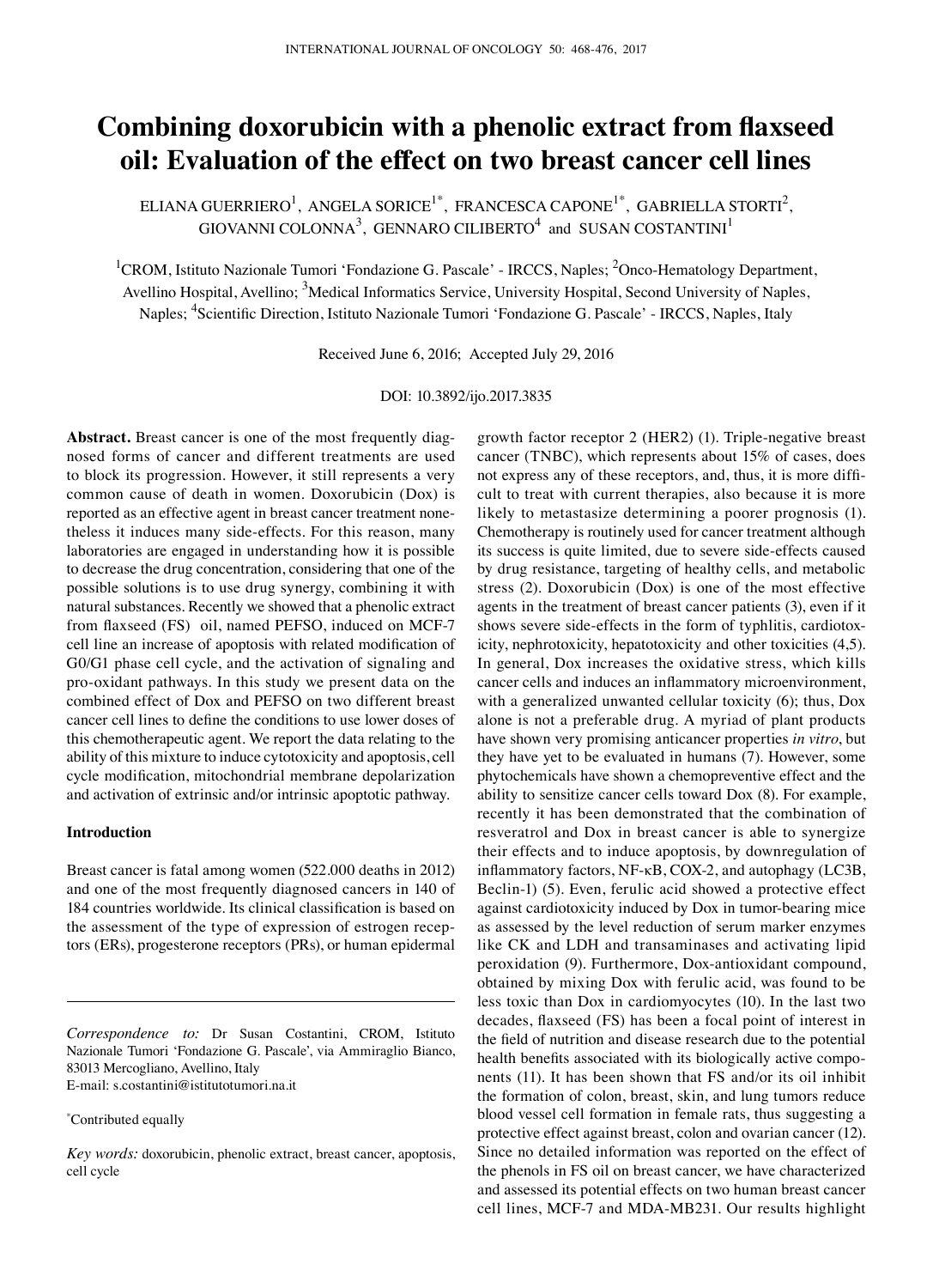that the main components of the phenolic extract from FS oil, named PEFSO, were ferulic, vanillic and p‑hydroxybenzoic acids. They were very effective only on MCF‑7 cell line by inducing an increase of apoptosis and lipid peroxidation, cell cycle G0/G1 phase modification, and a related activation of the H2AX signaling pathway and of some pro-oxidant genes, when compared to untreated cells. The aim of the present study is to verify that PEFSO has a possible synergic effect with Dox. Therefore, we have analyzed the effects of their combination on ER-positive MCF-7 and receptor-negative MDA‑MB231 human breast cancer cell lines in terms of cytotoxicity, apoptosis induction, cell cycle modification, mitochondrial membrane depolarization and gene expression involved in extrinsic/death receptor and mitochondrial/intrinsic apoptotic pathway.

## **Materials and methods**

*Cell culture and treatment.* Two human breast cancer cell lines, estrogen receptor-positive MCF-7 (HTB-22, adenocarcinoma) and estrogen receptor-negative MDA-MB231 (HTB-26, adenocarcinoma) (both from Lonza, Verviers, Belgium) were grown as described elsewhere (13). Subsequently the cells were treated with Dox (Ebewe Pharma, Unterach, Austria) and PEFSO for 48 h. For the MDA-MB231 cells, both compounds were dissolved in RPMI-1640 supplemented with 1% FBS at concentrations of 0.09, 0.18, 0.38, 0.75, 1.5, 3, and 6  $\mu$ M for Dox and 4.03, 8.06, 16.13, 32.25, 64.5, 129, and 258 µg/ml for PEFSO. For MCF-7 cells, two compounds were dissolved in DMEM supplemented with 1% FBS at concentrations of 0.08, 0.15, 0.3, 0.6, 1.2, 2.4, and 4.8 µM for Dox and 3.93, 7.88, 15.75, 31.5, 63, 126, and 252  $\mu$ g/ml for PEFSO. The concentrations used are similar to those of our previous studies (13,14). The phenolic extract from FS oil was dissolved in dimethyl sulfoxide (DMSO; Sigma‑Aldrich) at a concentration of 100 mM. In cell cultures the DMSO concentration remained always  $\leq 0.1\%$ , a dose that did not exert toxic effects (15). Subsequently according to the results, combination treatment (co-treatment) with Dox and PEFSO was carried out at  $IC_{50}$  doses obtained for 48 h.

*Sulforhodamine B (SRB) assay.* The cell survival/proliferation was measured in 96-well plates by a spectrophotometric dye incorporation assay using SRB after 48 h of treatment with PEFSO, Dox and PEFSO + Dox. Cells were fixed with trichloroacetic acid (Sigma‑Aldrich, St. Louis, MO, USA) for 1 h and after stained for 30 min with  $0.4\%$  (w/v) SRB (Sigma-Aldrich) dissolved in 1% acetic acid. The number of viable cells was directly proportional to the protein bound-dye formation which was then solubilized with 10 mM Tris base solution pH 10.5 and measured by fluorometric assay ELISA at 540 nm (microplate reader; Bio‑Rad, Hercules, CA, USA). All experiments were performed in duplicate and repeated three times. Cellular viability was estimated as % compared to untreated cells. The  $IC_{50}$  was assessed from the dose-response curves.

*Drug combination studies.* Drug combination studies were based on concentration-effect curves generated as a plot of the fraction of unaffected (surviving) cells vs. the drug concentration after 48 h of treatment. Briefly, the two molecules were tested for 48 h in combination equiactive doses (cytotoxic ratio, 50:50). Synergism, additivity, and antagonism were quantified by determining the combination index (CI) calculated by the Chou-Talalay equation and with the software CalcuSyn (Biosoft, Cambridge, UK) (16). Assuming 0.9 as the cut‑off value, CI<0.9; CI, 0.9‑1; or CI>1 indicates synergistic, additive, or antagonistic effects, respectively. The dose reduction index (DRI) represents the measure of how much the dose of each substance in a synergistic combination may be reduced at a given effect level compared with the dose of each drug alone. The linear correlation coefficient (r) of the median‑effect plot is considered a conformity measure of the data according to the mass-action law principle when the experimental measurement is assumed to be accurate. An r-value equal to 1 indicates perfect conformity while a poor value may be the result of biological variability or experimental deviations. All our experiment r-values were between 0.91 and 0.98 indicating a good data conformity.

Apoptosis assay. The cells (1x10<sup>6</sup>) were labeled with Annexin V and Dead Cell Assay kit according to the manufacturer's instructions (Merck Millipore, Darmstadt, Germany) after they were harvested and washed twice with ice-cold PBS. This test is based on the phosphatidylserine (PS) detection on the apoptotic cell surface, using fluorescently labeled Annexin V in combination with the dead cell marker, 7-aminoactinomycin D (7-AAD). The apoptotic ratio was calculated by identifying four populations: i) Annexin  $V$  (-) and dead cell marker (-), the viable cells; ii) Annexin  $V$  (+) and dead cell marker (-), the early apoptotic cells; iii) Annexin  $V(+)$  and dead cell marker  $(+)$ , the late apoptotic cells; and iv) Annexin V $($ - $)$ and dead cell marker (+), the cells died through non‑apoptotic pathway. The samples were counted and analyzed by the Muse™ Cell Analyzer and a software provided by Merck Millipore, respectively.

*Cell cycle analysis.* Cell cycle analysis was performed utilizing Muse™ Cell Analyzer following the manufacturer's instructions. After treatments, cells were washed with PBS, centrifuged and after removal of the supernatant, 1 ml of ice-cold 70% ethanol was added to the cell pellet. The samples were capped and frozen at  $-20^{\circ}$ C for at least 3 h prior to staining. Ethanol‑fixed cells were centrifuged and the pellet was re-suspended in PBS. After a further centrifugation, the supernatant was removed and discarded and cell pellet was re-suspended in 200  $\mu$ l of Muse<sup>TM</sup> Cell Cycle Reagent containing propidium iodide (PI) and RNase A in a proprietary formulation. PI discriminates cells at different stages of the cell cycle, based on the differential DNA content in the presence of RNase to increase the specificity of DNA staining. The cells were incubated for 30 min at room temperature, in the dark. After staining, the cells were processed for cell cycle analysis.

*RNA preparation and quantitative reverse transcription polymerase chain reaction (RT‑qPCR).* RNA isolation and cDNA preparation were performed as previously described by Sorice *et al* (13). The reverse transcribed products were used to perform qPCR in order to evaluate the expression level of transcripts of selected genes. Sequences for mRNAs from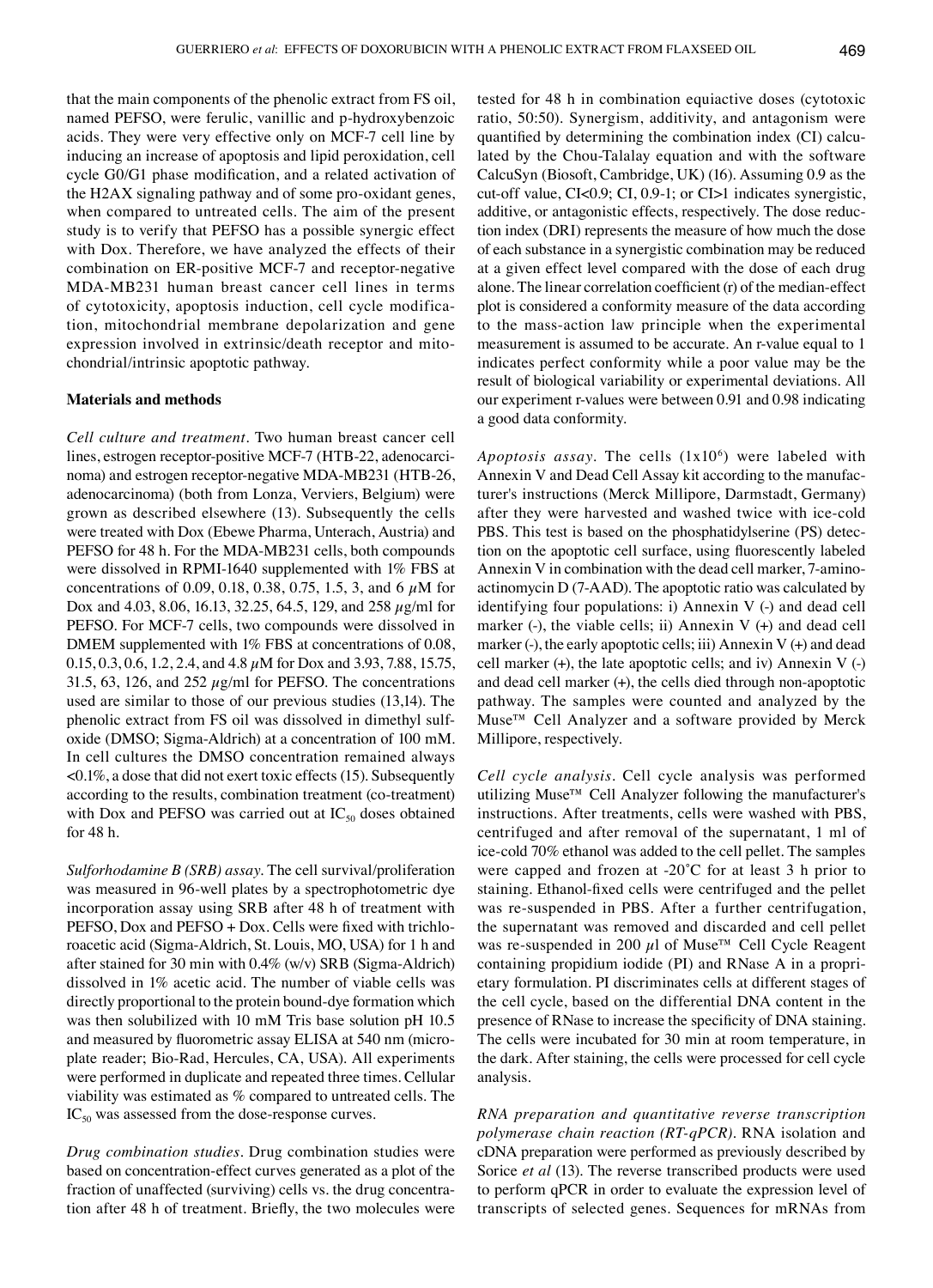the nucleotide data bank (National Center for Biotechnology Information, Bethesda, MD, USA) were used to design primer pairs for RT‑qPCR (Primer Express Software; Applied Biosystems, Foster City, CA, USA). Oligonucleotides were obtained from Sigma‑Aldrich. The efficiency of each primer pair was calculated according to the standard curve method using the equation  $E = 10^{-1/\text{slope}}$ . Five serial dilutions were set up to determine Ct values and reaction efficiencies for all primer pairs. Standard curves were generated for each oligonucleotide pair using Ct values vs. the logarithm of each dilution factor. RT-qPCR assays were run on the 7900HT Fast Real-Time PCR System (Applied Biosystems).

The primer sequences are provided in Table I. Starting with  $2 \mu$ g of total RNA, we have prepared a 20-fold dilution of the resulting cDNA to achieve the concentration equivalent of starting with 100 ng of RNA (Life Technologies/Invitrogen), according to the manufacturer's instructions. A total of 10 ng of cDNA was amplified in a total volume of  $25 \mu l$  containing 1X SYBR‑Green PCR Master Mix (Applied Biosystems) and 300 nM of forward and reverse primers. The thermal profile conditions were as follows: 5 min of denaturation at 95˚C followed by 44 cycles at 95˚C for 30 sec and 60˚C for 1 min. We have added one cycle for melting curve analysis at 95˚C for 15 sec, 60˚C for 15 sec and 95˚C for 15 sec to verify the presence of a single product. Melting curve analysis was carried out after amplification to verify the validity of the amplicon. Each assay included a no-template control for each primer pair. To capture intra‑assay variability, all RT‑qPCR reactions were carried out in triplicate. For all RT‑qPCR experiments, the data from each cDNA sample were normalized using β‑actin mRNA as endogenous level (17). Sample ΔCt values were calculated as the difference between the means of gene markers Ct and housekeeping assay Ct from the same sample. The 1-fold expression level was chosen as the threshold for significance of target genes. Statistical analyses (paired Student's t‑tests) were performed using Prism software (GraphPad Software, Inc., La Jolla, CA, USA).

*Mitochondrial membrane depolarization.* Measurement of changes in the mitochondrial membrane potential  $(\Delta \Psi m)$  was performed with the Muse MitoPotential Assay kit™ (EMD Millipore). The assay utilizes the MitoPotential Dye, a cationic, lipophilic dye to detect changes in the ΔΨm and 7-AAD as an indicator of cell death. High membrane potential drives the accumulation of MitoPotential Dye within inner membrane of intact mitochondria resulting in high fluorescence, while cells with depolarized mitochondria demonstrate a decrease in fluorescence. Therefore, this flow cytometry-based assay differentiates four populations of cells: live cells with depolarized mitochondrial membrane, MitoPotential/7-AAD; live cells with intact mitochondrial membrane, MitoPotential<sup>+</sup>/7-AAD; dead cells with depolarized mitochondrial membrane, MitoPotential+/7-AAD+; and dead cells with intact mitochondrial membrane, MitoPotential /7-AAD<sup>+</sup>. After treated with different concentrations of drugs, the cells were incubated with the fluorescent dyes and the percentage of depolarized cells (depolarized live + depolarized dead) were determined by Muse Cell Analyzer. We measured with Muse MitoPotential Assay two important cell health parameters: change in mitochondrial

Table I. Primer sequences of the genes used in this study.

| Gene name       | Primer sequence $(5\rightarrow 3')$  |
|-----------------|--------------------------------------|
| p38 MAPK        | GCC CAA GCC CTT GCA CAT (18)         |
|                 | TGG TGG CAC AAA GCT GAT GAC (21)     |
| p <sub>53</sub> | CTG GCC CCT GTC ATC TTC TG (20)      |
|                 | CCG TCA TGT GCT GTG ACT GC (20)      |
| Bax             | GGA CGA ACT GGA CAG TAA CAT GG (23)  |
|                 | GCA AAG TAG AAA AGG GCG ACA AC (23)  |
| Caspase-3       | CAG TGG AGG CCG ACT TCT TG (20)      |
|                 | TGG CAC AAA GCG ACT GGA T (19)       |
| Caspase-8       | GGA TGG CCA CTG TGA ATA ACT G (22)   |
|                 | TCG AGG ACA TCG CTC TCT CA (20)      |
| $\beta$ -actin  | TCT GGC ACC ACA CCT TCT ACA ATG (24) |
|                 | AGC ACA GCC TGG ATA GCA ACG (21)     |
|                 |                                      |

MAPK, mitogen‑activated protein kinase. Numbers in parentheses denote the primer lengths.

potential and cell death. The software provides percentages of live, depolarized, depolarized/death and death cells. Briefly cells, after the treatment with PEFSO alone or in combination with Dox, were harvested and the cell pellet was suspended in assay buffer. MitoPotential Dye working solution was added and the cell suspension incubated at 37˚C for 20 min. After the addition of Muse MitoPotential 7‑AAD dye and incubation for 5 min, changes in ΔΨm and in cellular plasma membrane permeability were assessed using the fluorescence intensities of both analyzed dyes by Muse Cell Analyzer, flow cytometry.

### **Results**

*Cytotoxicity assay.* The cytotoxic effects of Dox and its combination with PEFSO were evaluated on MCF‑7 and MDA‑MB231 cell lines by SRB assay to identify the concentrations at which the 50% of cell growth was inhibited. As reported in our recent report (13), after the treatment with PEFSO alone the MCF-7 and MDA-MB231 cells reached an inhibition corresponding to an IC<sub>50</sub> of 63 and 64.5  $\mu$ g/ml, respectively. In the case of Dox treatment the two cell lines reached their respective  $IC_{50}$  values at concentrations of 1.2 and 1.5  $\mu$ M for MCF-7 and MDA-MB231 cells, respectively, when compared to non-treated cells (Fig. 1). Subsequently, on the basis of the median value obtained from the effect analysis of Dox and PEFSO alone in calculating CIs, we explored the anti‑proliferative effects of Dox and PEFSO combinations by testing equipotent doses of the two agents (ratio, 50:50). In this way we have verified that the MCF‑7 and MDA‑MB231 cells reached an  $IC_{50}$  inhibition comparable to those of stimulations with 15.75  $\mu$ g/ml (PEFSO) and 0.3  $\mu$ M (Dox) and with 24  $\mu$ g/ml (PEFSO) and 0.49  $\mu$ M (Dox), respectively. A strong synergistic effect with low CIs (CIs<0.9) was demonstrated when simultaneous equipotent combination doses were used for both cell lines (Fig. 1). Therefore, after combined treatment we have achieved a dose reduction of 19.46-fold for Dox and 7.74-fold for PEFSO in MCF-7 cells at  $IC_{50}$  values (DRI50) as well as of 3.10‑fold and 4.62‑fold for Dox and PEFSO in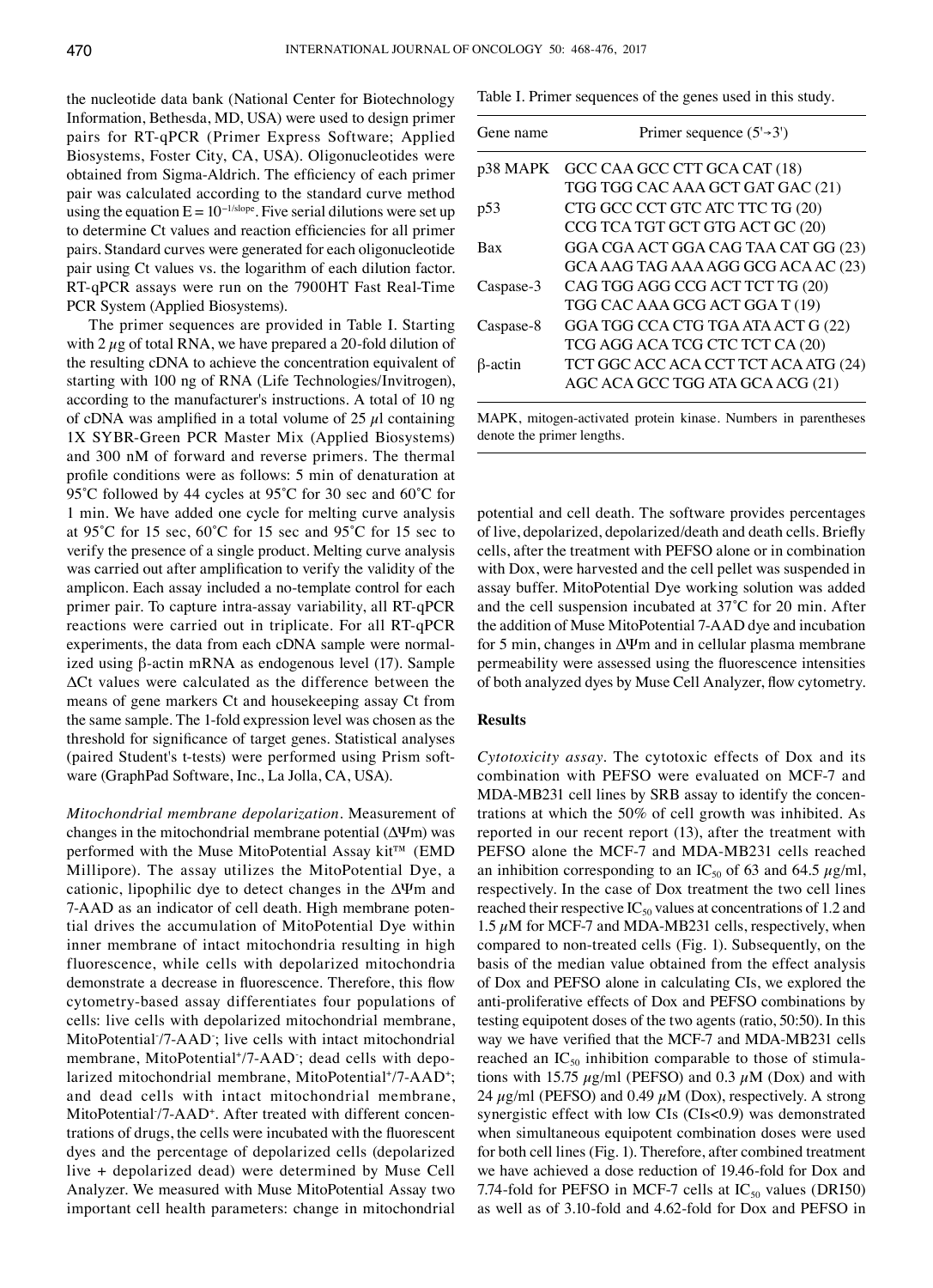| Table II. PEFSO and Dox co-treatment induced a synergistic anti-proliferative effect compared to the treatment with drugs       |  |  |  |  |  |  |
|---------------------------------------------------------------------------------------------------------------------------------|--|--|--|--|--|--|
| administered individually as demonstrated by median drug effect analysis calculating the CI and the DRI with CalcuSyn software. |  |  |  |  |  |  |

|                      |                                |                                        |                                          | DRI at $IC_{50} (\pm SD)$                   |                                        |  |
|----------------------|--------------------------------|----------------------------------------|------------------------------------------|---------------------------------------------|----------------------------------------|--|
| Cell lines           | Treatment                      | $CI50 \left( \pm SD \right)$           | $r \left( \pm SD \right)$                | Dox                                         | <b>PEFSO</b>                           |  |
| $MCF-7$<br>MDA-MB231 | $PEFSO + DoX$<br>$PEFSO + DoX$ | $0.2 \ (\pm 0.01)$<br>$0.5 (\pm 0.01)$ | $0.94 \ (\pm 0.03)$<br>$0.97 (\pm 0.02)$ | $19.46 \ (\pm 0.05)$<br>$3.10 \ (\pm 0.08)$ | 7.74 $(\pm 0.06)$<br>4.62 $(\pm 0.05)$ |  |

Dox, doxorubicin; co-treatment, combination treatment; CI, combination index; DRI, dose reduction index.



Figure 1. SRB assays. MCF‑7 and MDA‑MB231 CR curves after treatment with Dox, PEFSO and their combination for 48 h. On the x-axis the different DCs are shown: 1 (Dox: 0.08  $\mu$ M; PEFSO: 3.93  $\mu$ g/ml), 2 (Dox: 0.15  $\mu$ M; PEFSO: 7.88 µg/ml), 3 (Dox: 0.3 µM; PEFSO: 15.75 µg/ml), 4 (Dox: 0.6 µM; PEFSO: 31.5 µg/ml), 5 (Dox: 1.2 µM; PEFSO: 63 µg/ml), 6 (Dox: 2.4 µM; PEFSO: 126  $\mu$ g/ml) and 7 (Dox: 4.8  $\mu$ M; PEFSO: 252  $\mu$ g/ml) for MCF-7 cells; and 1 (Dox: 0.09  $\mu$ M; PEFSO: 4.03  $\mu$ g/ml), 2 (Dox: 0.18  $\mu$ M; PEFSO: 8.06 µg/ml), 3 (Dox: 0.38 µM; PEFSO: 16.13 µg/ml), 4 (Dox: 0.75 µM; PEFSO: 32.25 µg/ml), 5 (Dox: 1.5 µM; PEFSO: 64.5 µg/ml), 6 (Dox: 3 µM; PEFSO: 129  $\mu$ g/ml) and 7 (Dox: 6  $\mu$ M; PEFSO: 258  $\mu$ g/ml) for MDA-MB231 cells. On the y‑axis: CR. SRB, sulforhodamine; CR, cell growth rate; Dox, doxorubicin; DCs, drug concentrations.

MDA‑MB231 cells, respectively, when compared to concentrations of two compounds taken individually (Table Ⅱ).

*Apoptosis studies.* Our previous data showed that the treatment with 63 and 64.5  $\mu$ g/ml of PEFSO alone in MCF-7 and MDA‑MB231 cells resulted in induction of apoptotic death equal to 82.05% ( $\pm 0.02$ ) and 22.95% ( $\pm 0.04$ ), respectively (13). Therefore, we investigated also the Dox ability



Figure 2. Percentage of live and apoptotic cells by the Muse Annexin V and Dead Cell Assay in (A) MCF-7 and in (B) MDA-MB231 cells after PEFSO, Dox and co-treatment at 48 h. Dox, doxorubicin; co-treatment, combination treatment.

and its combination with PEFSO to induce apoptosis in the two cell lines. Fig. 2 shows that the treatments with only Dox at  $IC_{50}$  concentrations induced an apoptotic death equal to 96.36% ( $\pm 0.08$ ) and 82.08% ( $\pm 0.06$ ), in MCF-7 and MDA‑MB231 cells, respectively. The treatment with PEFSO + Dox concentrations corresponding at  $IC_{50}$ , like 0.3  $\mu$ M (Dox) + 15.75  $\mu$ g/ml (PEFSO) for MCF-7 cells and 0.49  $\mu$ M (Dox) + 24  $\mu$ g/ml (PEFSO) for MDA-MB231 cells, resulted in induction of apoptotic death equal to 77.90%  $(\pm 0.01)$  and 79.31%  $(\pm 0.05)$ , in MCF-7 and MDA-MB231 cells, respectively. This confirmed the specific synergistic effect of this combination by evidencing that the advantage, which is achieved with a combined formulation, is due to the fact that the dose of the chemotherapeutic agent is significantly reduced, from 1.2 to 0.3  $\mu$ M for MCF-7 cells and from 1.5 to 0.49  $\mu$ M for MDA-MB231 cells.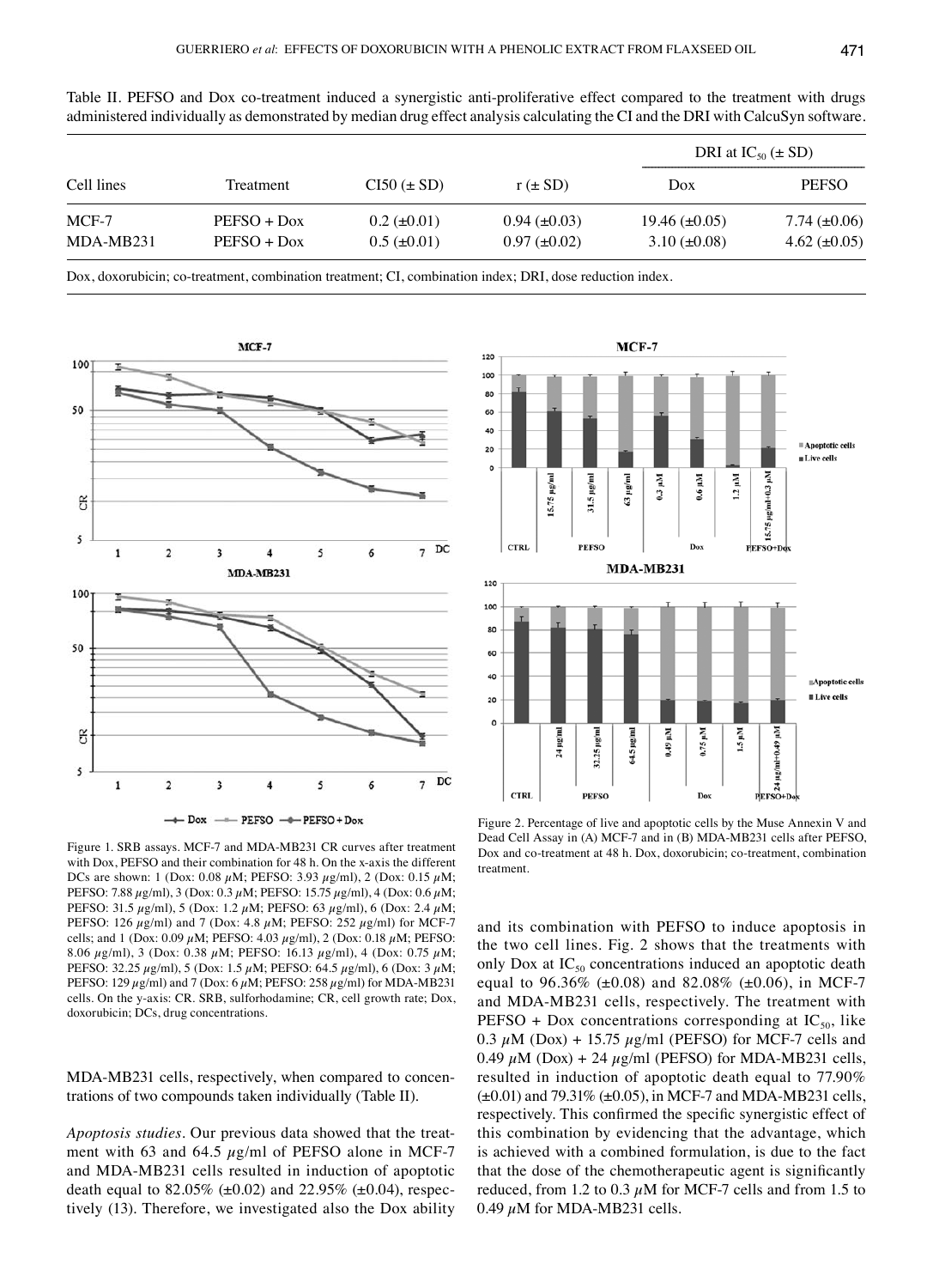

Figure 3. Cell percentages in G0/G1, S and G2/M phases in MCF‑7 and in MDA-MB231 cells upon PEFSO, Dox and co-treatment at 48 h. Dox, doxorubicin; co-treatment, combination treatment.

*Cell cycle assay.* Considering that the two compounds affected the cell proliferation inducing death in both cell lines, we analyzed their effects also on the cell cycle distribution after 48 h of treatment at the same concentrations used for the apoptosis assay. In our recent report, we observed in both cell lines a dose-dependent increase of the percentage of cells in G0/G1 phase as well as a decrease in G2/M and a slight decrease in S phase, when treated with PEFSO and compared to the control (13). After treatment by Dox, we have a decrease of G0/G1 and S phases and an increase of G2/M phase in both cell lines (Fig. 3). While after treatment with PEFSO + Dox at concentrations corresponding to  $IC_{50}$ , we had an increase of G2/M phase similar to that of Dox alone. However, even if the data after the co-treatment are not comparable to those obtained using Dox and PEFSO alone, it is important to underline that the concentrations used during the co-treatment were lower than  $IC_{50}$  values obtained by dose-response assays with Dox and PEFSO alone, and that the effects after Dox + PEFSO are certainly influenced from two different action mechanisms due to the two molecules.

*Mitochondrial membrane depolarization.* We evaluated, on both cell lines, the effects on depolarization of the mitochondrial membranes (loss of ΔΨm) by Muse system when treated with the two compounds alone or in combination. Loss of the mitochondrial inner transmembrane potential is a reliable indicator of mitochondrial dysfunction and cellular health. This effect is often observed to be associated with the early



Figure 4. The histograms show  $\Delta \Psi$ m after PEFSO treatment (63 µg/ml on MCF-7 and 64.5  $\mu$ g/ml on MDA-MB231 cells), after Dox treatment (1.2  $\mu$ M on MCF-7 and  $1.5 \mu$ M on MDA-MB231 cells), and after their co-treatment (15.75  $\mu$ g/ml of PEFSO + 0.3  $\mu$ M of Dox on MCF-7 cells and 24  $\mu$ g/ml of PEFSO and 0.49 µM of Dox on MDA‑MB231 cells). ΔΨm, mitochondria membrane potential; Dox, doxorubicin; co-treatment, combination treatment.

stages of apoptosis (18). We observed in MCF‑7 cell line an increase of the mean percentage of cellular depolarization in presence of  $IC_{50}$  concentrations for PEFSO and Dox, respectively, when compared to untreated. Their combination at two concentrations below the  $IC_{50}$  values produced a nearly similar depolarization in respect to each compound alone. Furthermore, we noted an increase of death cells by means of co-treatment that we had not observed during the treatment with the individual compounds (Fig. 4). A significant change in the ΔΨm was also evident in MDA‑MB231 cells compared to the control. We observed also an increase of cell death when treated with PEFSO and Dox alone, compared to the control. Interestingly, cells co-treated with two concentrations below the  $IC_{50}$  values (15.75 and 24  $\mu$ g/ml for PEFSO, 0.3 and 0.49  $\mu$ M for Dox in MCF-7 and MDA-MB231 cells, respectively) showed a decrease of depolarization and a significant increase of cell death (Fig. 4). This is evidence that the co-treatment is able to activate two different death pathways in the two cancer cell lines.

*RT‑qPCR analysis.* To further elucidate the molecular mechanism through which PEFSO and Dox and their combination were able to induce apoptosis in breast cancer cells, we have examined mRNA expression of certain genes involved in the intrinsic mitochondrial pathway such as p53, Bax, p38, and caspase-3 as well the extrinsic death receptor pathway such as those of caspase-3 and -8, by focusing mainly on the activation mechanism of caspase‑3 (Table I). RT‑qPCR was used to detect the mRNA expression after separate treatment with Dox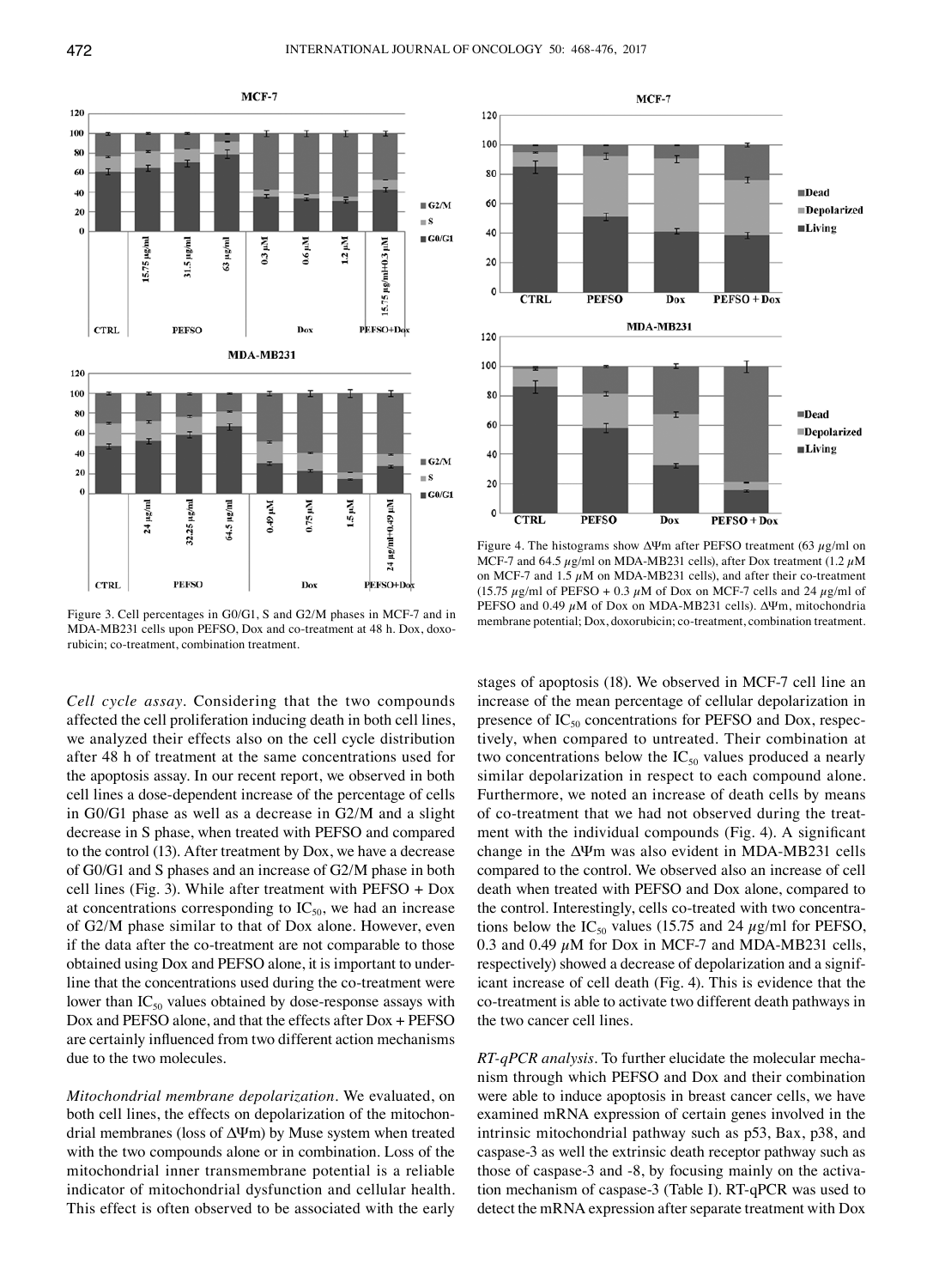or PEFSO at their  $IC_{50}$  concentrations as well as at two lower  $IC_{50}$  concentrations combined. mRNA expression change was normalized on β-actin mRNA expression (Fig. 5). Results showed that the mRNA expression of p53, Bax, p38, and caspase‑3 genes increased significantly after treatment for 48 h with Dox, PEFSO and their combination in MCF-7 cell line. On the contrary, no increase of caspase-8 gene expression was highlighted in this cell line after treatment with Dox and PEFSO taken individually, while an increase of its expression is noticed when the two compounds are combined. Caspase-8 is involved in an extrinsic apoptotic pathway activated by a death receptor. Taken together, these observations indicated that Dox and PEFSO induced only the intrinsic apoptotic pathway while their combination induces apoptosis by both intrinsic and extrinsic pathways. In MDA‑MB231 cell line the two compounds, PEFSO and Dox, caused a significant increase of p53, Bax, caspase‑3, p38 and caspase-8 expression indicating an activation of both apoptotic pathways. Their combination did not show any significant increase of p53, Bax and p38 expression levels, while caspase-3 and -8 expression levels were activated. Therefore, we supposed that Dox and PEFSO combination in MDA‑MB231 cells induced only activation of genes involved in the extrinsic apoptotic pathway, whereas when used individually they activate both pathways.

## **Discussion**

Dox is an anthrax-cyclin antibiotic, which remains an important agent in many chemotherapy regimens (3). Although Dox is currently considered to be one of the most effective agents in the treatment of human breast cancer, its chemotherapeutic use is associated with severe side-effects to non-tumor tissues, such as the heart, liver, and kidney, thus greatly limiting its clinical application (19). In recent years, FS have attracted considerable interest for their potential health benefits, including the prevention of chronic non-communicable diseases, the cardiovascular disease reduction, atherosclerosis, diabetes, cancer, arthritis, osteoporosis, and neurological disorders (11,20,21). Different studies have also reported that the FS components are effective in reducing breast cancer risk and tumor growth, or in interacting beneficially with breast cancer drugs (22). In particular, in our recent study we also characterized the phenolic components extracted from FS oil (PEFSO) and analyzed their anticancer effect on two human breast cancer cell lines, MCF‑7 and MDA‑MB231, and on the human non-cancerous breast cell line, MCF-10A (13). Therefore, in this study we investigated the effect of the combination of PEFSO with Dox in order to define its ability to reduce the doses of this chemotherapeutic agent also decreasing its side-effects.

Hence considering that in our study (13) the healthy breast cells, MCF‑10A, retained a quite constant viability with increasing concentrations of PEFSO and that, hence, this extract was not able to induce modulation of apoptosis and cell cycle on MCF‑10A, we decided to test the effects of the combination between Dox and PEFSO only on breast cancer cell lines.

Firstly we observed that Dox in combination with PEFSO had anti-proliferative effects reaching  $IC_{50}$  at concentrations



Figure 5. RT‑qPCR analysis. The fold changes evaluated as ratio between the expression levels of five genes in the breast cancer MCF‑7 and MDA‑MB231 cells upon PEFSO, Dox and co‑treatment for 48 h compared to those in the untreated cells. On y‑axis mRNA fold changes. RT‑qPCR quantitative reverse transcription polymerase chain reaction; Dox, doxorubicin; co‑treatment, combination treatment.

equal to 0.3 and 0.49  $\mu$ M in MCF-7 and MDA-MB231 cell lines, respectively. These  $IC_{50}$  combination values are lower than the concentration of Dox alone, 1.2 and 1.5  $\mu$ M in MCF-7 and MDA‑MB231, respectively, which is able to induce an anti-proliferative effect also in comparison with data already reported in literature where Dox concentrations (ranging from 0.1 to 10  $\mu$ M) decreased the viability of MCF-7 cells in a time- and concentration-dependent manner (23). This supports our view that this natural compound in combination with Dox, a conventional breast cancer chemotherapeutic agent, is useful to enhance the drug antitumor activity reducing its active concentration and the adverse toxic effect. In particular, we found that the strongly synergistic combination of the two compounds in both cell lines, as evaluated by means of CalcuSyn software, induced an increase of apoptosis and a modulation of cell cycle through a decrease of G0/G1 and S phases and an increase of G2/M phase similarly to Dox, when individually used; in fact, Dox was able to arrest the MCF‑7 and T47D breast cancer cell lines at G2/M phase (24). Different studies also have indicated that Dox-induced apoptosis is associated with two distinct apoptotic pathways, i.e., the extrinsic and mitochondrial or intrinsic pathways (19). The extrinsic pathway involved the death receptors and ligand interaction such as FasL/Fas and then activated caspase-8 (25). It is reported that caspase-8 levels increased in MCF‑7 cell line after a 48‑ and 72‑h incubation with 0.1 and 1  $\mu$ M concentrations of Dox (23). Moreover, upregulation of pro-caspase-8 was found upon treatment with Dox in colon carcinomas cells (26). The mitochondrial or intrinsic pathway is the major mechanism of Dox-induced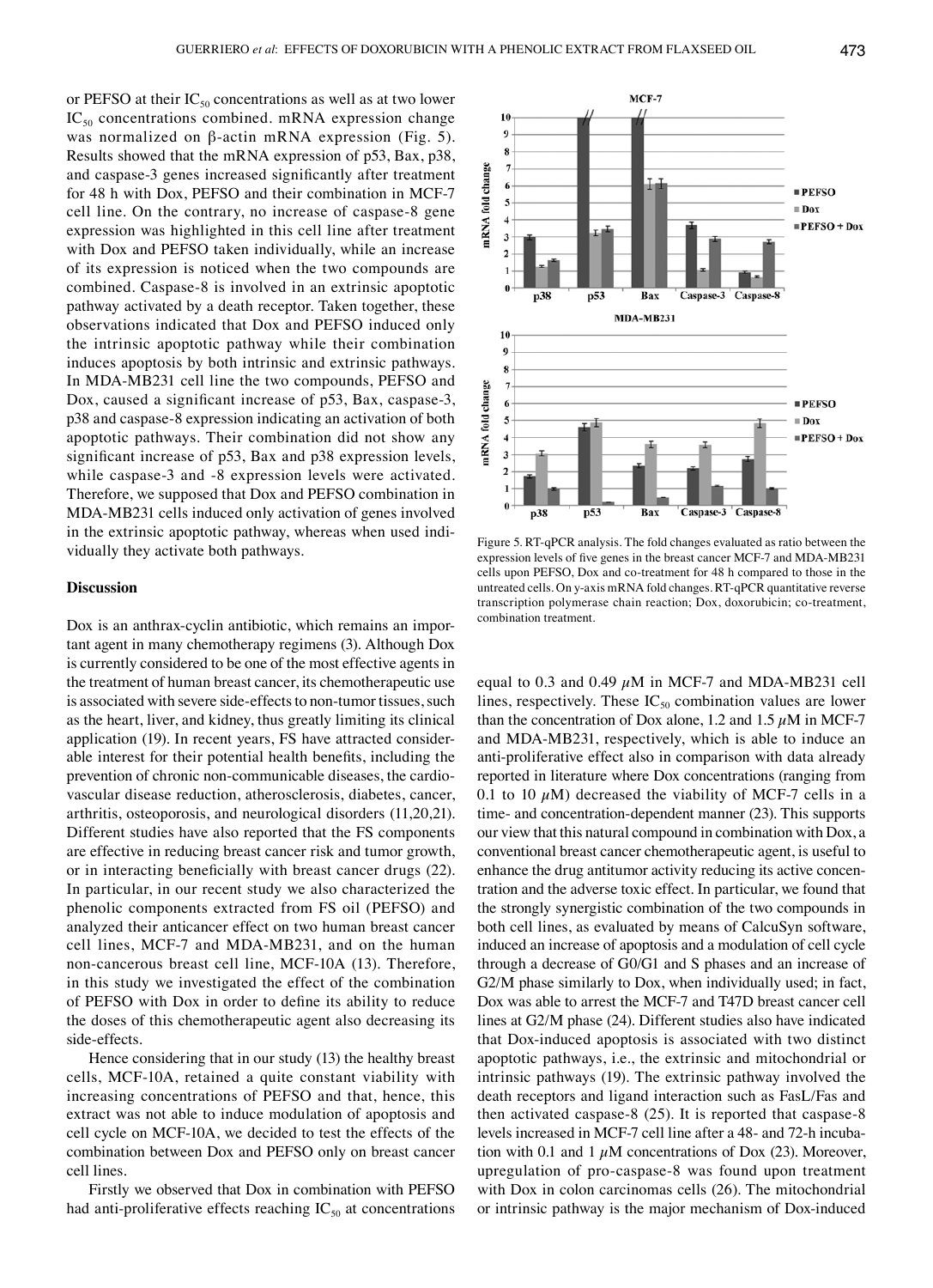

Figure 6. (A) Pathway and (B) molecular function analysis by PANTHER program.



Figure 7. Scheme related to the activation of apoptotic intrinsic and extrinsic pathways from Dox + PEFSO. Dox, doxorubicin.

apoptosis, in which the central process involves the change of permeability of the outer mitochondrial membrane with the subsequent release of several pro-apoptotic factors into the cytosol (23). Furthermore, Dox causes apoptosis of bone marrow‑derived mesenchymal stem cells (BMSCs) through ROS increase and the loss of ΔΨm, as well as the activation of p38, p53, Bax and caspase-3 genes, which consequently trigger apoptosis and dysfunction of cells (27). According to data reported in literature, we decided to investigate certain

apoptosis-associated genes, which might contribute to Dox-induced apoptosis and to its combination with PEFSO. Fig. 6 shows the functional and pathway analysis performed by PANTHER program (28) on the chosen genes showing their involvement also in other signaling pathways underlining their important role in cancer. First, we analyzed the p53 gene expression that can directly trigger the permeability of the outer mitochondrial membrane through activation of pro-apoptotic proteins such as Bax (26). High expression of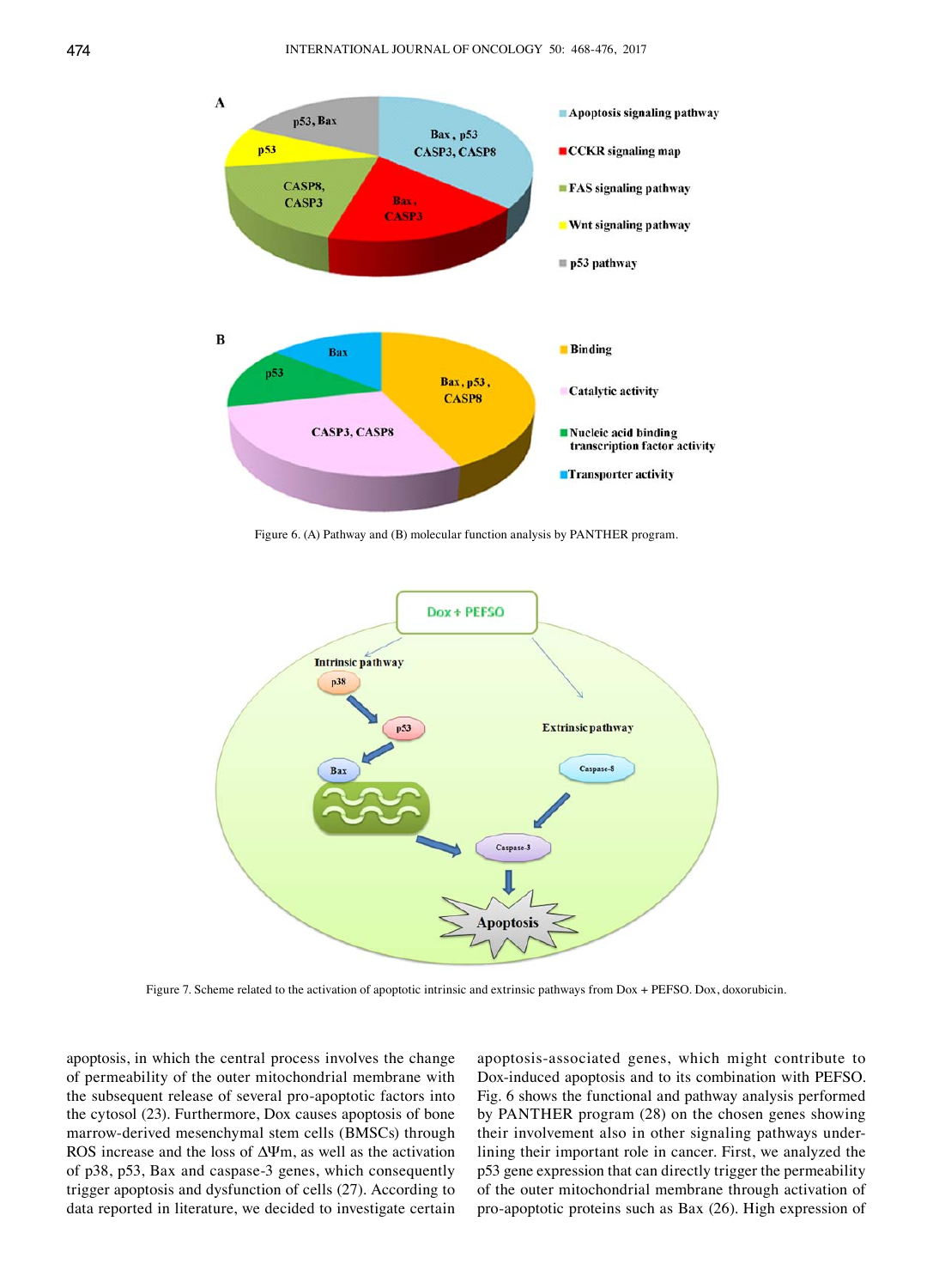Bax gene in MCF‑7 cells incubated with Dox demonstrated that there are Bax enhancer effects followed by induction of the intrinsic apoptotic pathway (23). Indeed, we found activation of p53 and Bax in MCF‑7 and MDA‑MB231 cell lines treated with Dox and PEFSO alone. Their combination activates these genes only in MCF‑7 cells, not in MDA‑MB231 cells.

Moreover, a recent study has shown that the mitogen-activated protein kinase (MAPKs) signaling is able to regulate apoptosis-associated pathways in tumor cells (29,30) where p38 protein is involved in intrinsic pathway and appears to have a pro-apoptotic effect activating a variety of cellular stress and dysfunctions of mithocondria and caspase activation in cell apoptosis (31). In our study Dox and PEFSO induce p38 MAPK increase in both cell lines but their combination has effect on p38 activation only in MCF-7 cells. However, regarding caspases it is important to underline that the cell death induction of both extrinsic and intrinsic apoptotic pathways is associated with caspase activation, where caspase-8, which can directly activate caspase-3 (32), is activated mainly in the extrinsic apoptotic pathway (23). Both pathways converged on caspase‑3, and later on other enzymes lead to final events of apoptosis (33), for this reason our aim was mainly to evaluate its role in the activation of the intrinsic and extrinsic pathway of apoptosis and how it was activated.

Overall, in our study we found that: i) caspase-3 levels increased after a 48‑h incubation with Dox and PEFSO alone and after their combination in both breast cell lines but; ⅱ) caspase‑8 levels did not increase in MCF‑7 cells after treatment with the two compounds, only when the cells were stimulated with  $Dox + PEFSO$  alone; and iii) in MDA-MB231 cells, caspase-8 increased always in both individual treatment and in co-treatment. Hence, these data demonstrate that in MCF-7 cell line Dox + PEFSO induce an apoptotic intrinsic pathway by p53, Bax p38 and caspase-3 activation as well as an apoptotic extrinsic pathway by caspase-8 activation. In MDA‑MB231 cells, the cellular death may be mediated through both extrinsic and intrinsic apoptotic pathways when the compounds are used individually, but their combination activated only the extrinsic pathway (Fig. 7). These results have been confirmed by the assessment of ΔΨm by Muse system. Indeed, in the MDA‑MB231 co‑treatment we did not find any mitochondrial membrane depolarization but an increase of dead cells. This did not happen when the two compounds were used individually. However, several studies have also shown that in the extrinsic pathway, there is a caspase-8 activation, which bypasses mitochondria and leads directly to caspase-3 activation, followed by apoptosis (33,34). In MCF‑7 cells we observed depolarization of the mitochondrial membrane when the compounds were used individually as well as when they were combined.

Therefore, on the basis of our results, the combined use of the natural product, PEFSO, with the conventional chemotherapy drug, Dox, could be proficiently used to decrease the Dox effective dose and, hence, most likely also its side-effects.

## **Acknowledgements**

We are grateful to Dr Maria Grazia Volpe (Istituto di Scienze dell'Alimentazione, CNR, Avellino, Italy) for the preparation of PEFSO extract.

#### **References**

- 1. Guerriero E, Sorice A, Capone F, Napolitano V, Colonna G, Storti G, Castello G and Costantini S: Vitamin C effect on mitoxantrone-induced cytotoxicity in human breast cancer cell lines. PLoS One 9: e115287, 2014.
- 2. Iwamoto T: Clinical application of drug delivery systems in cancer chemotherapy: Review of the efficacy and side effects of approved drugs. Biol Pharm Bull 36: 715‑718, 2013.
- 3. Smith L, Watson MB, O'Kane SL, Drew PJ, Lind MJ and Cawkwell L: The analysis of doxorubicin resistance in human breast cancer cells using antibody microarrays. Mol Cancer Ther 5: 2115-2120, 2006.
- 4. Rashid S, Ali N, Nafees S, Ahmad ST, Arjumand W, Hasan SK and Sultana S: Alleviation of doxorubicin-induced nephrotoxicity and hepatotoxicity by chrysin in Wistar rats. Toxicol Mech Methods 23: 337‑345, 2013.
- 5. Rai G, Mishra S, Suman S and Shukla Y: Resveratrol improves the anticancer effects of doxorubicin in vitro and in vivo models: A mechanistic insight. Phytomedicine 23: 233‑242, 2016.
- 6. Thakur JS, Chauhan CG, Diwana VK, Chauhan DC and Thakur A: Extravasational side effects of cytotoxic drugs: A preventable catastrophe. Indian J Plast Surg 41: 145‑150, 2008.
- 7. Desai AG, Qazi GN, Ganju RK, El‑Tamer M, Singh J, Saxena AK, Bedi YS, Taneja SC and Bhat HK: Medicinal plants and cancer chemoprevention. Curr Drug Metab 9: 581-591, 2008.
- 8. Vinod BS, Maliekal TT and Anto RJ: Phytochemicals as chemosensitizers: From molecular mechanism to clinical significance. Antioxid Redox Signal 18: 1307‑1348, 2013.
- 9. Divakaran SA and Nai CKK: Amelioration of doxorubicin induced cardiotoxicity in tumor bearing mice by ferulic acid: A mechanistic study at cellular and biochemical level. Int J Tumor Ther 1: 6-13, 2012.
- 10. Chegaev K, Riganti C, Rolando B, Lazzarato L, Gazzano E, Guglielmo S, Ghigo D, Fruttero R and Gasco A: Doxorubicin‑antioxidant co‑drugs. Bioorg Med Chem Lett 23: 5307‑5310, 2013.
- 11. Goyal A, Sharma V, Upadhyay N, Gill S and Sihag M: Flax and flaxseed oil: An ancient medicine & modern functional food. J Food Sci Technol 51: 1633‑1653, 2014.
- 12. Truan JS, Chen JM and Thompson LU: Comparative effects of sesame seed lignan and flaxseed lignan in reducing the growth of human breast tumors (MCF‑7) at high levels of circulating estrogen in athymic mice. Nutr Cancer 64: 65-71, 2012.
- 13. Sorice A, Guerriero E, Volpe MG, Capone F, La Cara F, Ciliberto G, Colonna G and Costantini S: Differential response of two human breast cancer cell lines to the phenolic extract from flaxseed oil. Molecules 21: 319, 2016.
- 14. Capone F, Guerriero E, Sorice A, Colonna G, Storti G, Pagliuca J, Castello G and Costantini S: Synergistic antitumor effect of doxorubicin and tacrolimus (FK506) on hepatocellular carcinoma cell lines. Sci World J 2014: 450390, 2014.
- 15. Tirosh O, Sen CK, Roy S, Kobayashi MS and Packer L: Neuroprotective effects of alpha-lipoic acid and its positively charged amide analogue. Free Radic Biol Med 26: 1418‑1426, 1999.
- 16. Chou TC: Theoretical basis, experimental design, and computerized simulation of synergism and antagonism in drug combination studies. Pharmacol Rev 58: 621‑681, 2006.
- 17. Porichi O, Nikolaidou ME, Apostolaki A, Tserkezoglou A, Arnogiannaki N, Kassanos D, Margaritis L and Panotopoulou E: BCL‑2, BAX and P53 expression profiles in endometrial carcinoma as studied by real‑time PCR and immunohistochemistry. Anticancer Res 29: 3977-3982, 2009.
- 18. Stefanowicz‑Hajduk J, Bartoszewski R, Bartoszewska S, Kochan K, Adamska A, Kosiński I and Ochocka JR: Pennogenyl saponins from *Paris quadrifolia* L. induce extrinsic and intrinsic pathway of apoptosis in human cervical cancer HeLa cells. PLoS One 10: e0135993, 2015.
- 19. Wang G, Zhang J, Liu L, Sharma S and Dong Q: Quercetin potentiates doxorubicin mediated antitumor effects against liver cancer through p53/Bcl‑xl. PLoS One 7: e51764, 2012.
- 20. Maggio M, Artoni A, Lauretani F, Borghi L, Nouvenne A, Valenti G and Ceda GP: The impact of omega‑3 fatty acids on osteoporosis. Curr Pharm Des 15: 4157‑4164, 2009.
- 21. Rodriguez‑Leyva D, Dupasquier CM, McCullough R and Pierce GN: The cardiovascular effects of flaxseed and its omega-3 fatty acid, α-linolenic acid. Can J Cardiol 26: 489-496, 2010.